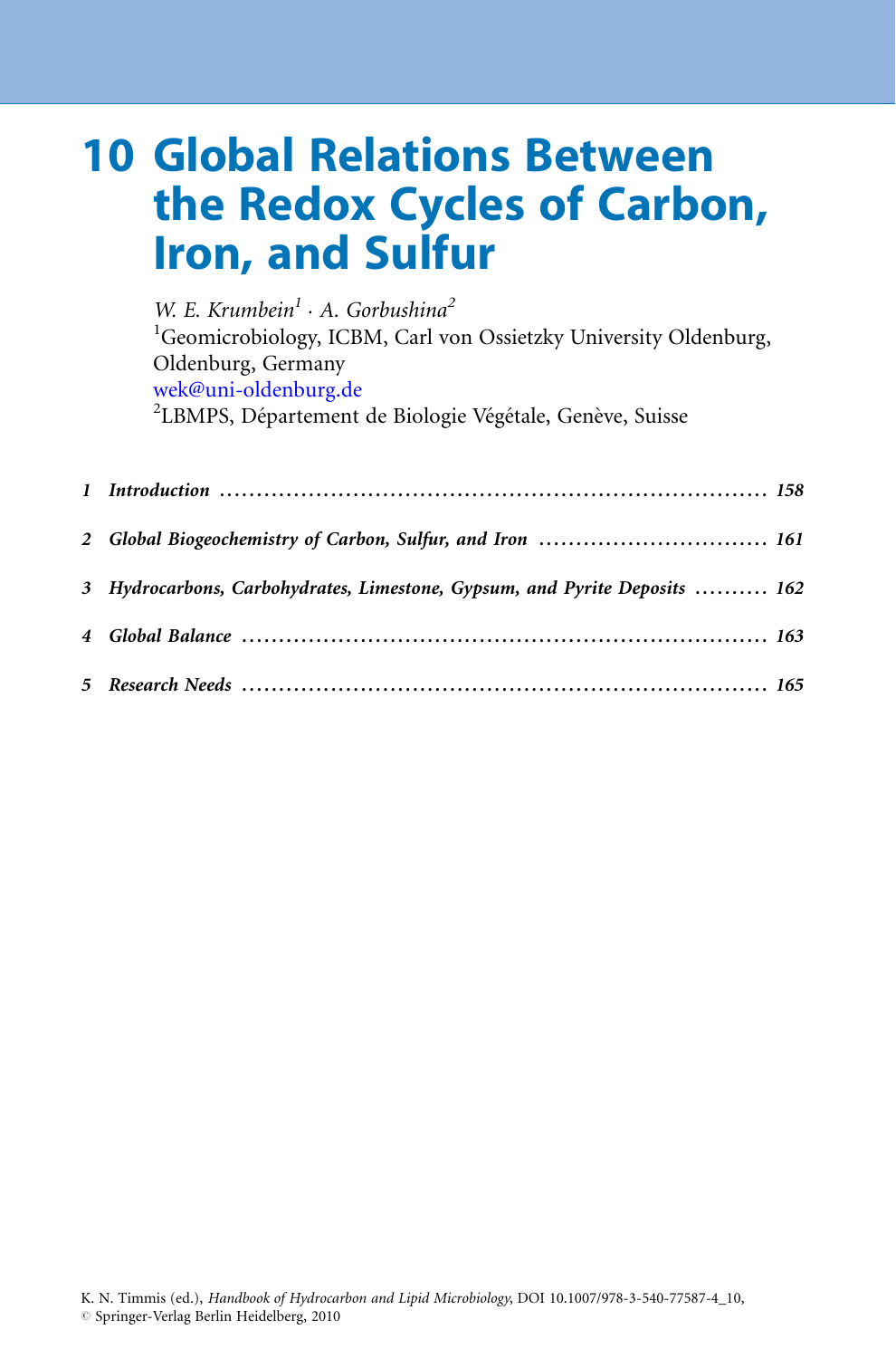Abstract: Solar energy has been transformed into useful redox differences or disequilibria within the Earth's crust since the onset of anoxygenic and oxygenic photosynthesis in the Precambrian. Inorganic oxidized carbon is transformed into reduced carbon compounds by capturing and storing solar energy. During this process, many different organic compounds are formed including carbohydrates, proteins, hydrocarbons, and various other complex organic metabolic products and their diagenetic polymerization products (melanin, humic substances, petroleum, coal, and kerogen). Many of these solar energy-enriched compounds, however, are oxidized immediately or during the diagenetic transformation of sediments. The oxidation agents are oxygen, sulfate, iron, and other oxidized compounds, which in turn are partly enriched with the original solar energy. On a global biogeochemical scale, however, sulfur and iron are the most important elements. Geological evidence shows that biogeochemical cycles tend to yield stable ratios between the most oxidized forms of carbon (carbon dioxide and calcium/magnesium carbonate) and the most reduced forms (diamond, coal, methane, and hydrocarbons). Throughout the Earth's history and evolution, this equilibrium ratio is around 1:4, maximally 1:5. When too much carbon is stored in the crust in the form of reduced compounds or vice versa, climatic and biogeomorphogenetic consequences upset the equilibrium. The biosphere reacts in a way to return to the optimal ratio. Excellent examples for this fluctuating equilibrium are the Carboniferous (too much organic carbon stored), the Permian (too little organic carbon stored), and the Tertiary with a generally equivalent production of hydrocarbons and carbonates. At present, we are in a period in which there is a global biogeochemical need to oxidize reduced carbon compounds as fast as possible in order to avoid even more dramatic global climate shifts. The highly evolved human genome seems to be the tool for this shift. Enormous amounts of reduced carbon are turned into the oxidized form as carbon dioxide, which by various biogeochemical pathways is quickly transformed into carbonate, another oxidized form of carbon that can be stabilized and stored in the sedimentary record. Fast recycling of excessively stored solar energy may enable the survival of a global biosphere under highly stressed conditions.

# 1 Introduction

Since the establishment of life on the Earth, biologically mediated processes gained importance for the evolution of the Earth's crust and upper Mantle. Recently, Falkowski et al. (2008) stated: "Six major elements - H, C, N, O, S, and P - constitute the major building blocks for all biological macromolecules. The biological fluxes of the first five of these elements are driven largely by microbially catalyzed, thermodynamically constrained redox reactions. These involve two coupled half-cells, leading to a linked system of elemental cycles. On geological timescales, resupply of C, S, and P is dependent on tectonics, especially volcanism and rock weathering. However, reversible metabolic pathways in biogeochemical cycles are not necessarily directly related, and sometimes are catalyzed by diverse, multispecies microbial interactions.'' Several other important elements, however, are incorporated into these biogeochemical cycles. These are Ca, Mg, Fe, Mn, as well as Si in a complex biologically controlled interactive cycling of redox reactions.  $\bullet$  [Figure 1](#page-2-0) in the communication of Falkowski et al. (2008) clearly outlines the metabolic and energetic relationship between the six major building stones of living matter and the supporting elements.

Biological chemosynthesis, anoxygenic and oxygenic photosynthesis, respiration, and disproportioning (fermentation) started and continued to rule the redox status of some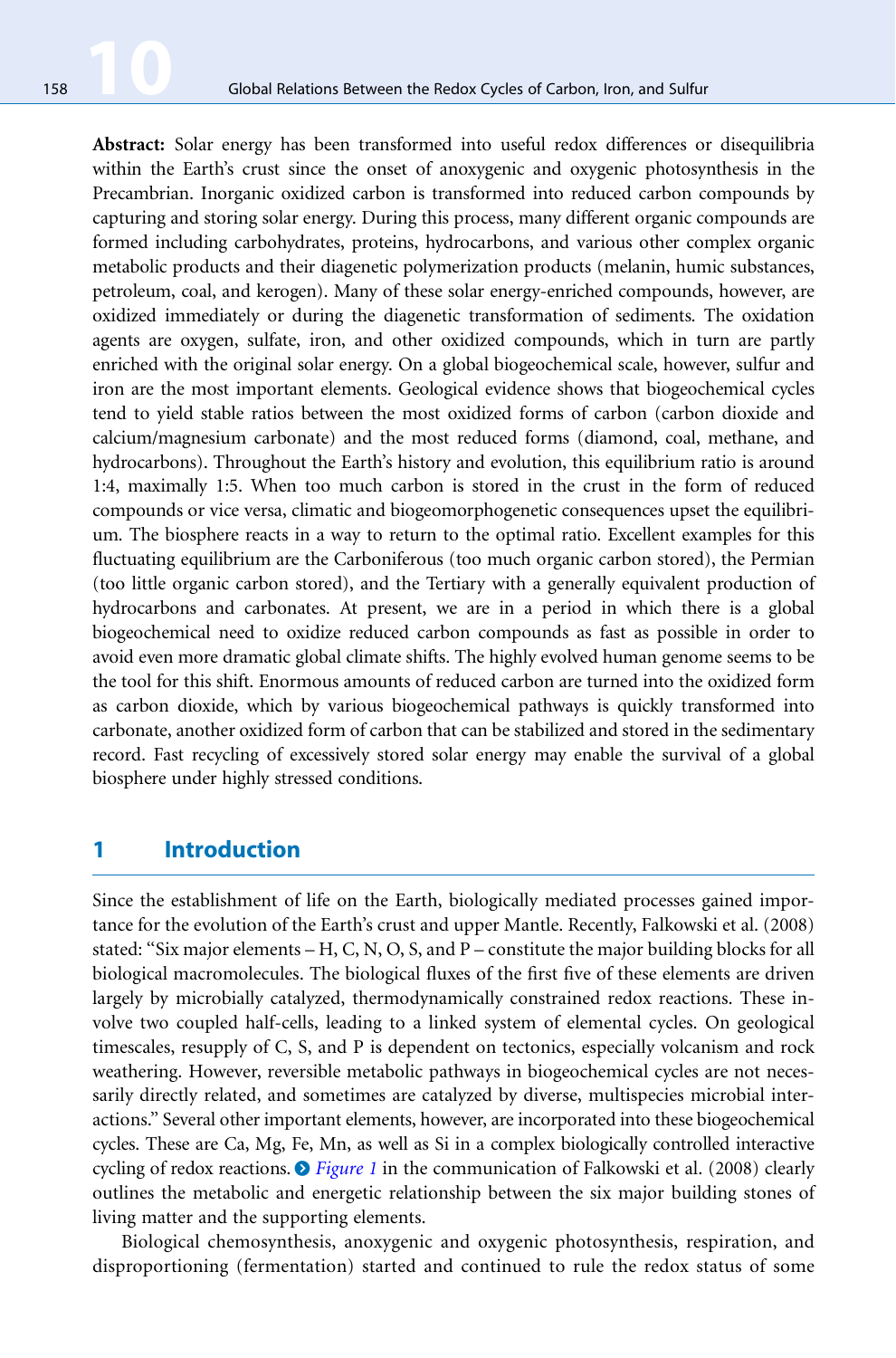<span id="page-2-0"></span>

In subaquatic and subaerial biological systems (including plankton, benthic biofilms, rock biofilms, and symbiotic systems such as lichen, grass, and forests), enormous amounts of solar energy are captured in the form of reduced carbon and sulfur compounds stored in the Earth crust. Parts of these high-energy carbon compounds are transformed by anaerobic respiration (sulfate reduction) into energy-rich iron and other metal sulfides. Biochemical pathways may, however, release some of this geological energy pool and create carbonates, sulfates, and metal oxides poor in chemical energy. Oxygen-rich reduced carbon compounds represent the center of this biological exchange system of atom migration. The buffering reservoir is represented by oxygen-depleted reduced carbon compounds.

major elements of the global geochemical cycles, the most abundant and most important of which are silica and water. The relationship between free oxygen, water, quartz, and silicates is not very well understood. The cycles of carbon, sulfur, and iron have been more thoroughly studied. The role of a mediator or catalyst is played by phosphorus, a rare element always kept in the fully oxidized status and playing the role of a trigger and controller element, which is cycled at enormous speed without ever changing valence. The organic compounds AMP, ADP, and ATP shift phosphorus through biological processes quickly without ever changing its status from oxidized to reduced. The enormous importance of phosphorus can only be matched by the importance of genomes of biological systems controlling the direction and speed of redox processes of the much more abundant elements, carbon, iron, sulfur, calcium (aragonite, calcite), and magnesium (dolomite). The redox status of all elements mentioned is almost exclusively regulated by the capture of solar energy, as postulated at first by Robert Mayer, one of the founders of thermodynamics (Mayer, [1845\)](#page-12-0). He obviously was the first to realize that the atmosphere constantly rejects huge amounts of solar energy in order to avoid overheating. Simultaneously, however, solar energy is captured in biologically controlled amounts to create useful chemical differences or energetic disequilibria, i.e., potential of directed work. Derived from these introductory remarks, we may now envisage a scenario of interaction between reduced and oxidized carbon, iron, and sulfur that includes the most important cations, calcium and magnesium. Phosphorus as a catalyzer was already mentioned as well as the still enigmatic positioning of silica and water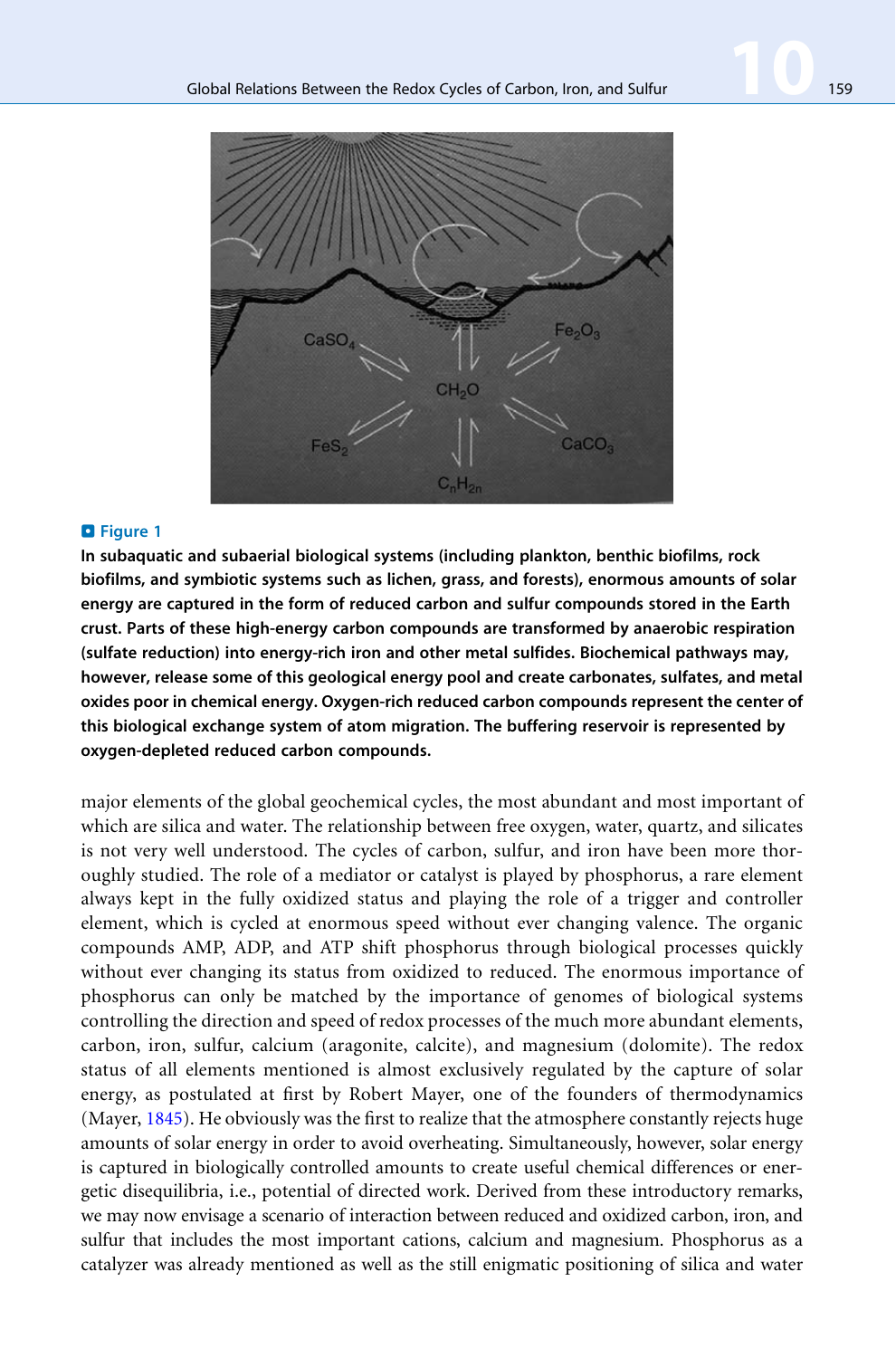<span id="page-3-0"></span>

(a) The young Earth exhibits an oxygen-free atmosphere. Heavy cloud cover and volcanic exhalations through thin crust layers reduce solar heat input to a minimum. Primordial radioactivity and accretion heat reach the surface and keep surface temperatures high. With decreasing internal energy supply, increasing amounts of liquid water and solar luminosity (<30% present levels) minimum life manages to establish itself probably simultaneously in aqueous or terrestrial cooler niches. The chances for the establishment of life probably were highest in polar rocky areas. (b) Solar energy is captured by photosynthesis and stored in the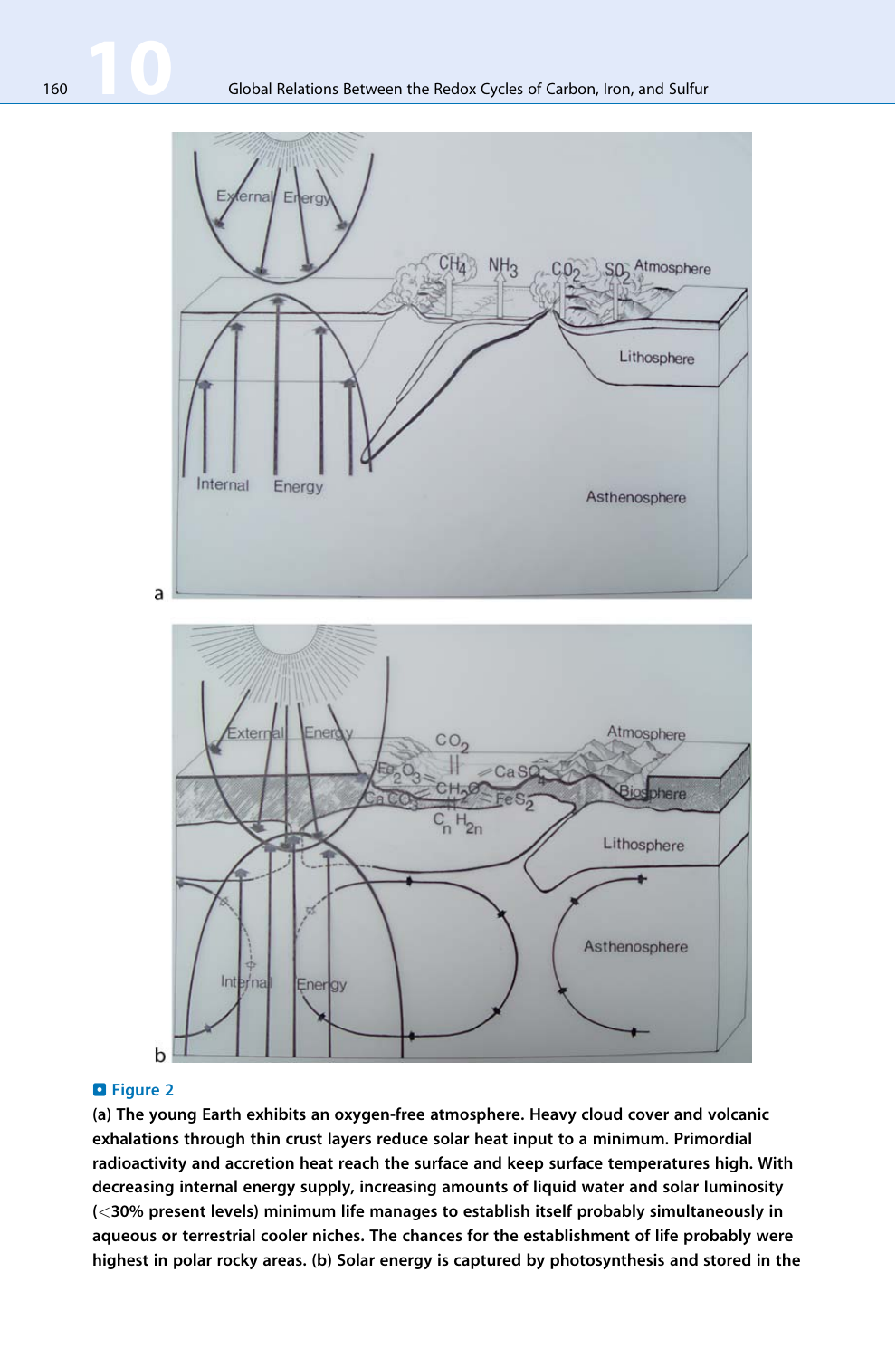(including free oxygen) within the framework of biogeochemical cycles, as postulated by Vernadsky (1929).

# 2 Global Biogeochemistry of Carbon, Sulfur, and Iron

Several elements play an important role in the geochemical cycles of the Earth's crust and upper mantle. Carbon as the key element of life and climate (environmental physical-chemical conditions), iron as enormously rich and important accumulations of minerals in the oxidized form (goethite, hematite), and the reduced form (pyrite), calcium/magnesium in the form of calcium/magnesium carbonates and sulfates, sulfur in the oxidized form of calcium sulfate (anhydrite, gypsum), and in the reduced form as iron (copper, lead, silver, etc.) sulfide.

The interactions among carbon, sulfur, and iron as presented in  $\bullet$  [Fig. 1](#page-2-0) are controlled by solar energy input via photophosphorylation and subsequent metabolic cycles of living matter. For example, an increase in the amount of sulfur occurring in the oxidized state as calcium sulfate (anhydrite or gypsum) is accompanied by an increase in the amount of iron occurring in the oxidized state (goethite or hematite). Typical minerals of this interaction between carbon, iron, sulfur, and microbial energy and electron needs are schwertmannite (ideal formula Fe8O8(OH)6(SO4)) and jarosite ((K,NH4,H3O)Fe3(SO4)2(OH)6), which are cycled by sulfur-oxidizing and sulfur-reducing bacteria. When sulfur turns into the reduced state, also the iron oxides, goethite and hematite, will simultaneously turn into iron and other metal sulfides (e.g., pyrite) (Lovely et al., [2004](#page-12-0); Wang et al., [2007](#page-12-0)). Sulfate is reduced and serves as an electron acceptor liberating carbon dioxide and calcium. These will eventually form calcium and/or magnesium carbonates. Herein direct geological evidence is outlined for the enormous importance of the intimate relationships among carbon, sulfur, and iron. These need to be analyzed on a global scale not only for present-day conditions, but also historically in order to clarify the importance of mass balances for climate and habitability of the Earth in the past and the present. In order to achieve this, one must look at (1) reservoirs (atmosphere, ocean, sediment, crust, and mantle), and (2) residence times and fluxes from a daily scale to geological timescales (Walker, [1993](#page-12-0)). One must obtain quantitative data on the amounts of energy stored and released through geological time from the reduction and oxidation of iron and sulfur, as related to photosynthesis products, and of geochemical data gained from the analysis of sedimentary systems through geological time (Kasting and Walker, 1993; Krumbein and Schellnhuber, [1992\)](#page-12-0). Further thermodynamics of complex relationships in living ecosystems need to be considered in order to understand how geological timescales are interlinked

form of hydrocarbons, kerogen, and sulfides through partial organic matter oxidation via nitrate, iron, manganese, and sulfate respiration. The resulting sulfides remain as energized reservoirs for future geophysiological activity. Heat storage from above initiates top-down tectonics while internal cooling creates thicker and more stable crustal elements ready for recycling. Disequilibria of these processes are reflected in warm/wet/reduced geological periods (Carboniferous) with excessive reduced carbon production (coal, oil, etc.) and sulfide ores and cold/dry/oxidized periods (Rotliegend/Permian) with excessive production of metal oxides, gypsum, and limestone. The primary and secondary productivity-related ratios of reduced to oxidized carbon, thus, may have oscillated throughout geological periods of time and may have also induced or accelerated ice age periods (near Snowball worlds).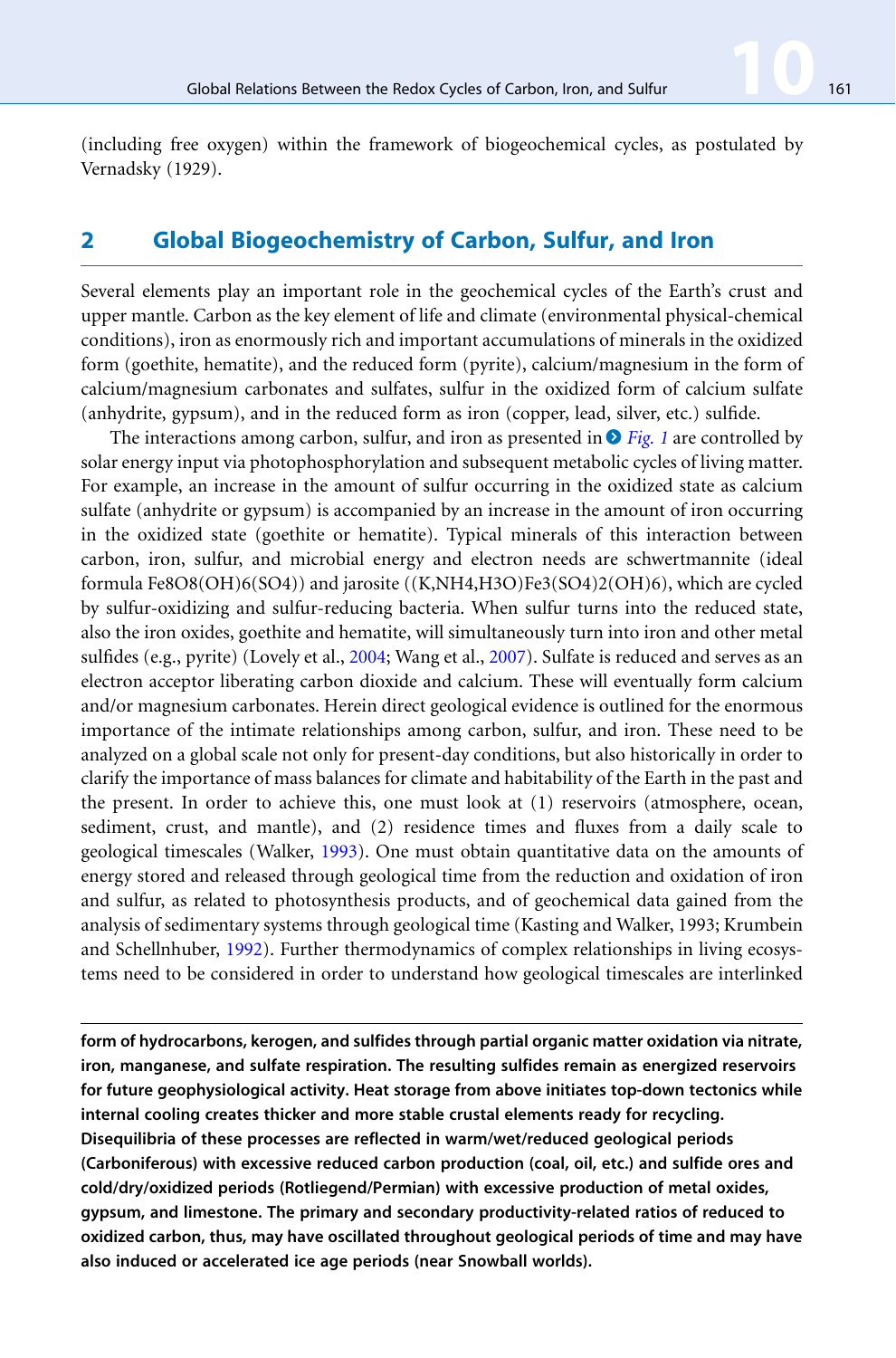with biological dynamics (Joergensen and Svirezhev, [2004\)](#page-12-0). ''Newton's Laws,'' Maxwells law of electricity, Quantum theory, Einstein's Relativity theories, thermodynamic laws, and laws of radiation need to be incorporated into the analysis of biogeochemical cycles on a geological timescale once they are embedded in biological time. All of them need to be time embedded again into a number of laws covering physical relationships between elements and life as a driving force (Krumbein, [1983;](#page-12-0) Westbroek, [1991;](#page-12-0) Gerdes and Krumbein, [1987\)](#page-12-0). From these multiple approaches and assumptions, one may, ultimately, come to the conclusion that not only the intimate relationship between the cycles of carbon, sulfur, and iron is under the control of living systems, but also the dynamics of the Earth itself (Anderson, [1984](#page-11-0); Krumbein, [2008](#page-12-0)). As postulated by Vernadsky (1929), even the migration and close association of all atoms available in the Earth's crust and upper mantle are accelerated, retarded, or organized in space and time by the force of living matter.

# 3 Hydrocarbons, Carbohydrates, Limestone, Gypsum, and Pyrite Deposits

How do the cycles of carbon, sulfur, and iron really interact? According to the view of some biogeoscientists (Anderson, [1984](#page-11-0); Krumbein, [2008;](#page-12-0) Rosing et al., [2006](#page-12-0)), the amount of energy stored in rock deposits is the clue to this question. Photophosphorylation annually captures a certain percentage of solar energy, and transforms it into energy-rich reduced carbon compounds. Only 1% of this production of energy-rich organic compounds is not recycled by annual respiratory activity of the total biosphere and is stored in litter, peat, soil, and sediment organic matter (coal, petroleum, methane, kerogen). This, however, may be sufficient to keep the crust and upper mantle under the control of living matter. This represents only 0.5% of the total mass of the Earth. This uppermost 30–80 km thick and motile layer of rock and magma, however, is most important for biogeochemical and geological cycles and guarantees the survival of a biosphere on the Earth. As Anderson [\(1984](#page-11-0)) stated:

" ''It has often been suggested that life established on earth because of a coincidence between the narrow temperature interval over which water is liquid and the temperature extremes that actually occur on earth. The earth apparently is also exceptional in having plate tectonics (or platonics cf. Krumbein, [2008\)](#page-12-0). If the carbon in the atmosphere of Venus could turn into limestone, the surface temperatures and those of the upper mantle would drop. The basalt eclogite phase change would migrate to shallow depths, causing the lower part of the crust to become unstable. Thus there is the interesting possibility that plate tectonics may exist on earth because limestone generating life established itself on this planet.''

On this global and the Earth historical scale, several important facts have apparently been overlooked by modern ecologists and global climate modelers analyzing energy reservoirs, fossil carbon burning, and global climate consequences. These are

- 1. More than 98% of presently living biomass is represented by microorganisms (bacteria, algae, fungi).
- 2. More than 99% of the history of life on earth has been organized and controlled by microorganisms (even during the anoxic period???).
- 3. Cycling (redox reactions using solar energy) has been achieved exclusively by bacterial chemosynthesis and photosynthesis aided very early (beginning in the Precambrian) by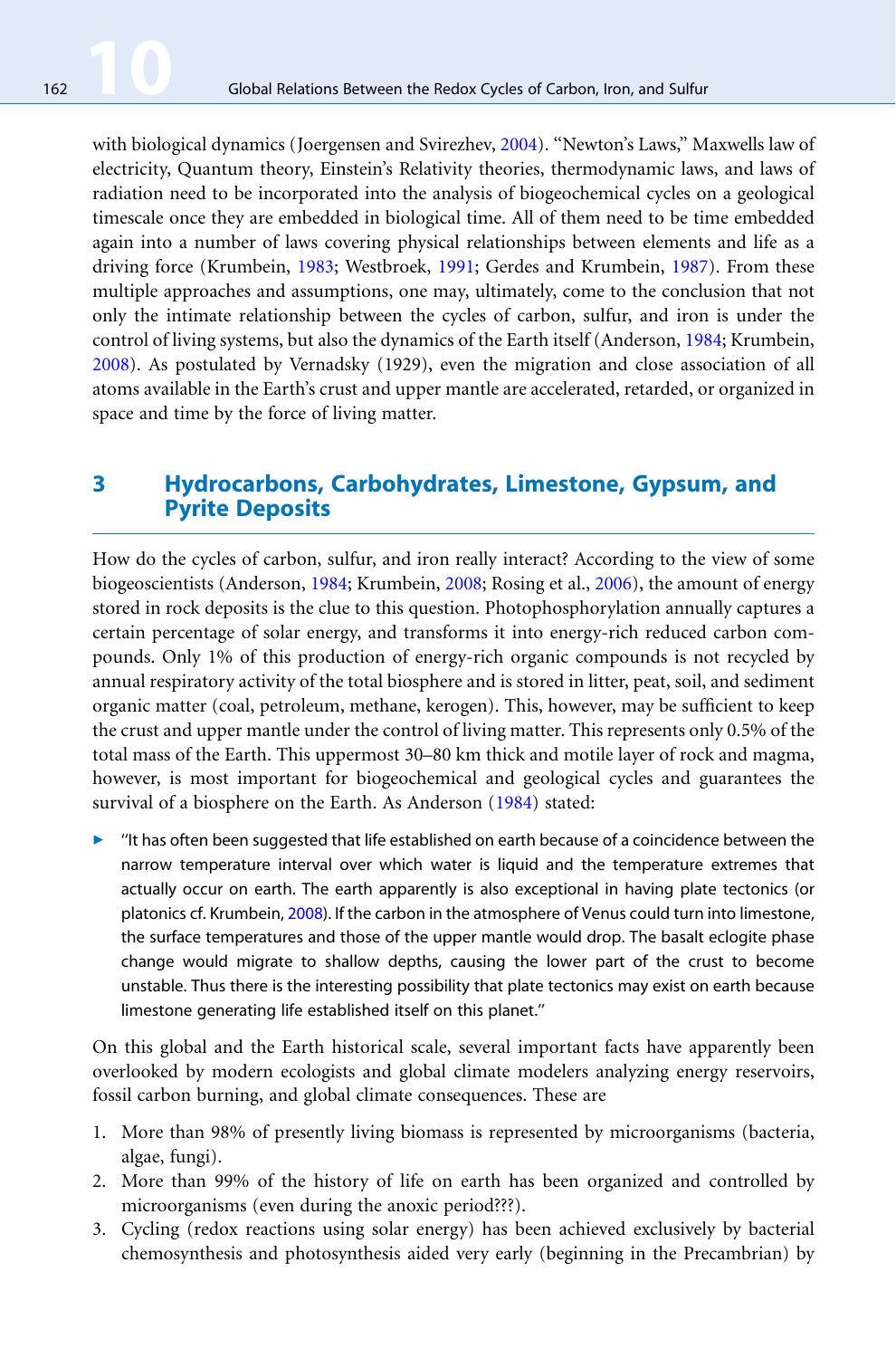fungal mineralization of reduced carbon compounds and fungal support of photosynthesis through symbiotic cooperation (lichen, plants, trees, forests).

- 4. Still today in the electric era, more than 99% of all energy transfers and redox reactions are performed by microbes. Examples are sedimentary biofilm, rock biofilm, and continental shelf transformations of oil and methane seepages at global scales exceeding the total energy cycling and waste by human technical manifestations.
- 5. Microbial life and metabolic activities continue to cycle energy through photosynthetic and respiratory redox reactions keeping the amount of solar energy stored in the Earth's crust relatively constant.
- 6. Climate and habitability are regulated by biogeochemical and biogeomorphogenetic processes in which the rapid wear-down of subaerial continental surfaces play the same key role as the production of reduced carbon compounds and in turn of oxidized carbonate rocks.

In order to finally underscore these statements, it seems to be appropriate to remind ourselves of the orders of magnitude of these microbial reactions.

# 4 Global Balance

Kempe [\(1979](#page-12-0)) and the CRC handbook of Chemistry and Physics through 50 continuous editions give the following amounts for carbon in the Earth's crust. They assume 60  $\times$  10<sup>21</sup> g carbonate carbon balanced by  $12 \times 10^{21}$  g organic carbon compounds with a ratio of 5:1–4:1 throughout the geological history. A problem is presented by the different turnover times between 12 years in the biosphere and about 300 million years in the lithosphere. The energetic relations and biogeochemical cycles may be of geological and climate relevance on all timescales. If we assume an average value of 3,000 kJ free energy for an average organic carbon compound (sugar), we will arrive at values between  $15.0 \times 10^{23}$  and  $3.6 \times 10^{24}$  kJ energy fixed in organic carbon compounds and reduced (sulfide) metal compounds. The annual solar energy capture rate (top-down) in organic carbon compounds and energy-rich sulfides derived from sulfate respiration matches approximately the average annual heat flow of the crust (bottom-up). The most moderate assumption derived from these figures is that solar energy powered organic carbon and sulfide energy budgets and flows in the crust may be of the same order of magnitude as the magma-derived flows powered by the upper mantle of the Earth. In  $\odot$  [Figs. 2a](#page-3-0) and [b](#page-8-0), an attempt is made to compare a primordial lifeless Earth with little or no mobility of crustal elements with the Earth powered at least partially by captured solar energy with consequent limestone production and mobile and flexible crustal elements, which, in turn, enable nutrient replenishment and climate regulation. Not unlike the rowboat propelled on a thin water layer by human muscle power, flexible plates in the game of continental movements (horizontal and vertical) may be translocated using energies derived from solar power stored in organic carbon compounds and sulfide ores. Hereby, a scenario of a mobile crust and the turnover of elements necessary for living matter is created that matches the early writings of Herder, Kant, and A. von Humboldt (Krumbein and Schellnhuber, [1992;](#page-12-0) Krumbein, [1996\)](#page-12-0) and the most recent approach of Anderson ([2007\)](#page-11-0).

Thus, in a global outlook at the cycles and meeting points of carbon and sulfur, we may need to step forward from biogeochemistry and biogeochemical cycles to geophysiology and a planetary metabolism under the control of living matter and biogenic migration of atoms (Vernadsky, 1929).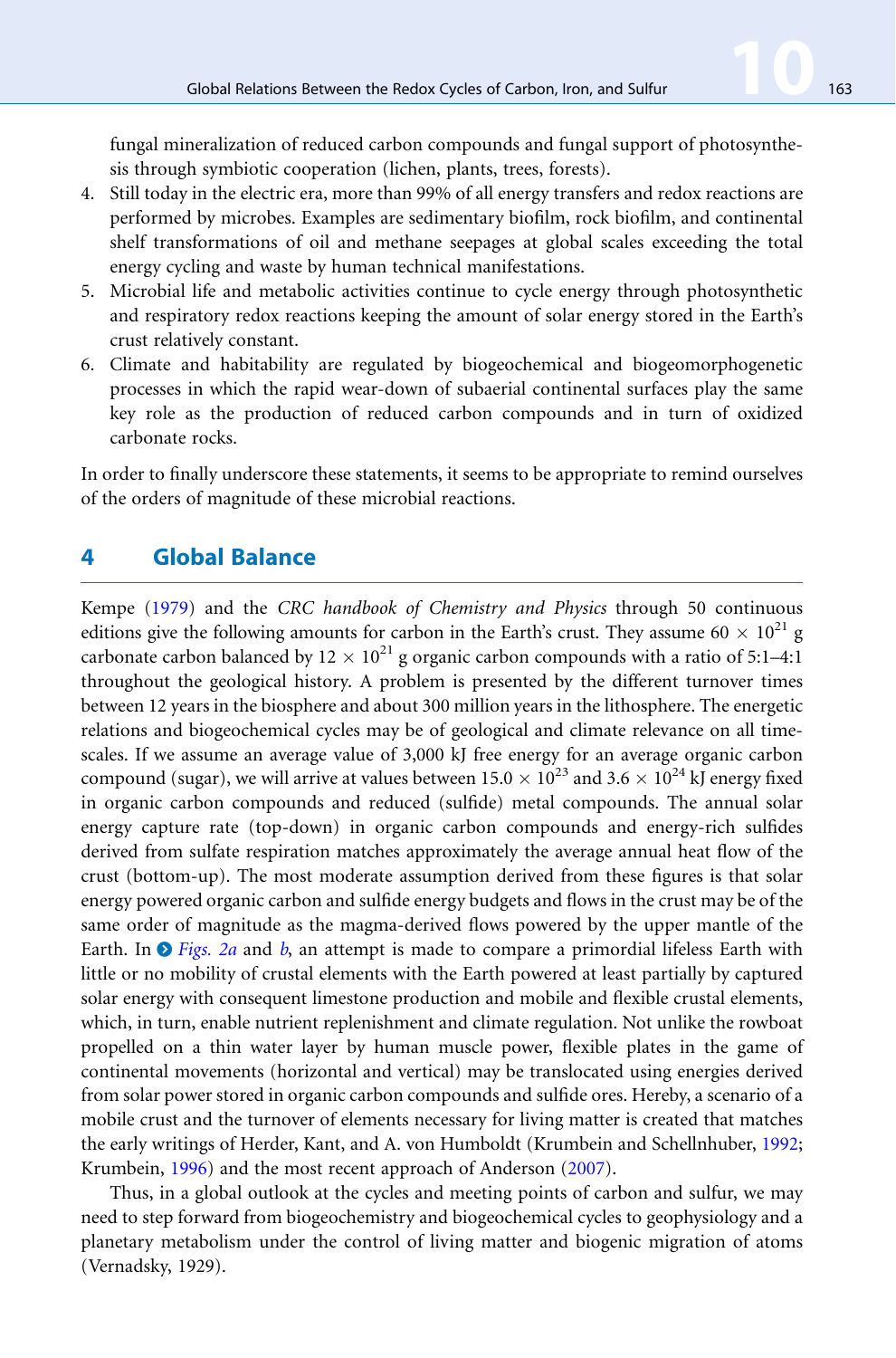<span id="page-7-0"></span>An additional view may also be that, in the production and conservation of organic carbon compounds, the sulfur cycle also plays an important role. Pickling of vegetable (cucumber) is an old tradition of making preserves. Pickling again is typical for the production and conservation of hydrocarbons in hypersaline environments. Within the same environments, huge amounts of gypsum and calcium carbonate (limestone) are formed. These in turn are kept sealed by clay minerals produced by climate-derived bioerosion and rock destruction (Gorbushina, [2007\)](#page-12-0). This leads to the accumulation of porous storage rocks capped by impermeable clay layers in the vicinity of oil production sites. Hydrocarbons migrate into these rocks and are covered by huge salt deposits (NaCl, MgCl) and topped by sheet flood-derived clay and silt deposits. Hereby, large differences in the specific weight of rock materials are created facilitating local and global plate or continent movements. Hydrocarbons may, thus, (in connection with gypsum and limestone deposits) also serve as a lubrificant not unlike the oil used to keep mobile parts of machines (cars) in constant action.

In order to summarize some of the data and thoughts presented so far instead of a discussion or a summary, we put together the step-by-step scenario of carbon, sulfur, iron, and water and silica interactions in a concluding table. The cycles of carbon and sulfur, thus, are intimately

#### **D** Table 1

## Important geophysiological operations of the bioplanet (Modified from Krumbein and Schellnhuber, [1992\)](#page-12-0)

1. Solar-powered anoxygenic and oxygenic photosynthesis creates energy-rich carbon compounds (including 99% kerogen and 1% petroleum and methane)

2. Equilibrated simultaneous production of carbonates (limestone, dolomite)

3. Respiratory and disproportionating (fermentative) action of living matter recycles 99% and deviates some of the energy into energy-rich sulfides. About 1% of the annual production is stored for geological periods of time (carbon and sulfur are at a ratio of 10:1)

4. Living matter controls weathering and solution (oxidation) rates and hereby controls geomorphology via biogeomorphogenesis (Naylor and Viles, 2002)

5. Total control of albedo, i.e., regulation of backscattering of solar radiation by keeping atmospheric composition at relatively constant levels via living matter biogeochemistry

6. Absolute control of phosphorus compounds and their cycling speed by bioenergetics

7. Partial (?) control of the chemical and geomechanical silica and water cycles

8. Speed of biological migration of atoms adapted to external energy stress (changing solar radiation rate)

9. Accelerated mass transfer (horizontal and vertical) via macroorganism evolution

10. Total control of inflow, capture, storage, and release of solar energy via hydrocarbon to carbonate and metal sulfide to metal oxide ratio balancing, powered by photosynthesis, respiration, disproportioning (fermentation), passive (migration), and active transport (swimming, running, flying) of atoms

11. Control on rock densities and atom distribution in atmosphere, hydrosphere, lithosphere, and mantle

12. Bringing carbon, sulfur, and iron cycles under control of living matter (also silica and water?); work needs to be done on this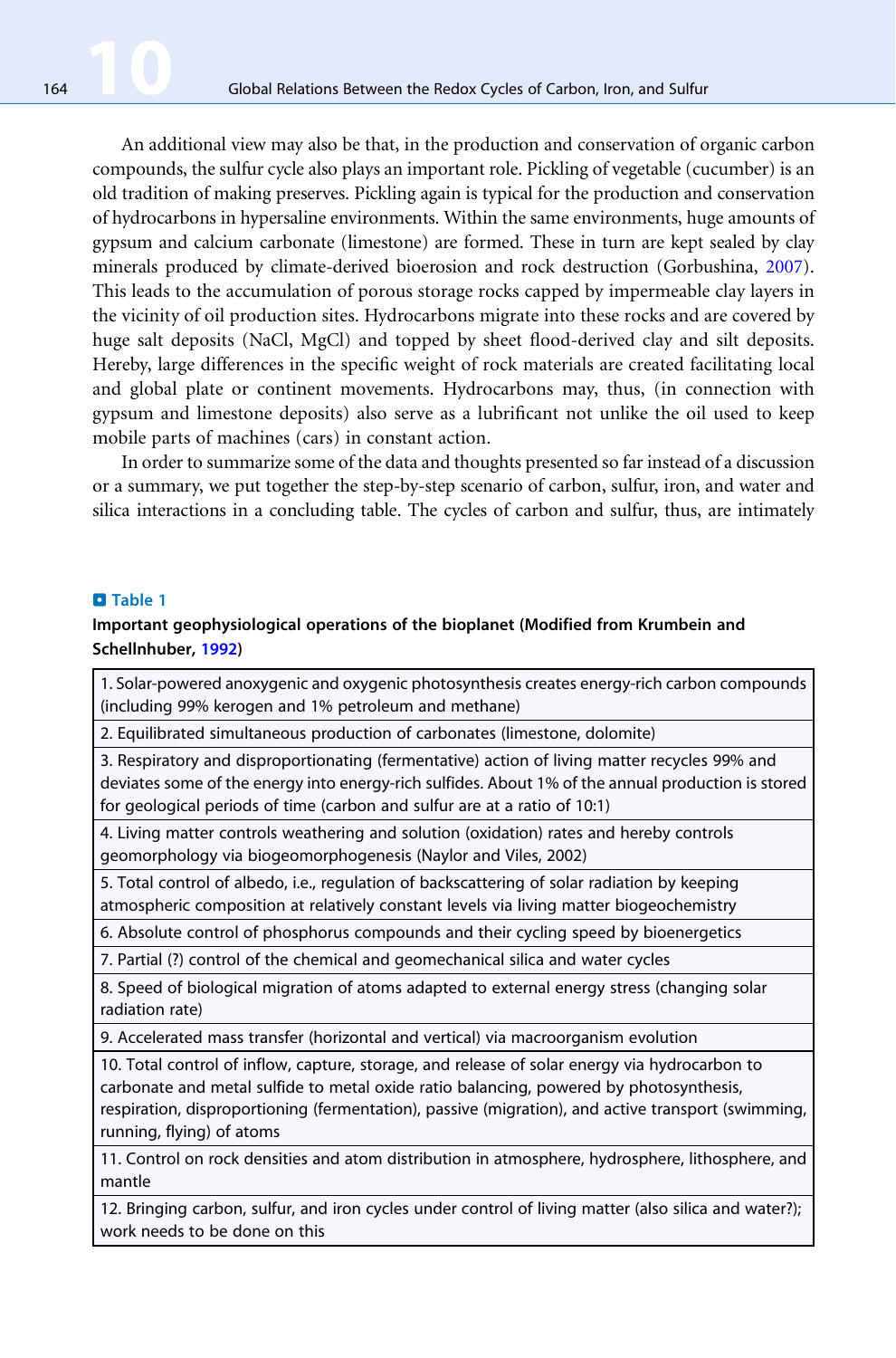<span id="page-8-0"></span>linked to those of calcium, iron, phosphorus, and other essential elements at local and planetary scales as well as on short-term and extended (geological) timescales  $(①$  [Table 1](#page-7-0)).

# 5 Research Needs

Within the frame of clearly established reversible metabolic pathways connecting the redox reactions of carbon, sulfur, iron, and calcium on a global scale, some hypothetical assumptions need to be further elucidated. Most important: Does annual solar energy capture and deposition in sedimentary rocks via reduced carbon and sulfide compounds really reach the same order of magnitude as the geothermal heat flow registered, e.g., in deep mines and by geothermal measurements? Moreover, it seems that the cycles of silica and water are connected to the flow of solar energy. Water is transformed into free oxygen and reducing power and reproduced by respiration. Any reduced carbon compound stored in rock material will not



Energy pump

## **D** Figure 3

The solar energy pump charges huge amounts of quanta into reduced organic carbon compounds. Some of the energy is transmitted by sulfate reduction into energy-rich sulfides. Organic carbon and sulfide ores may be oxidized with oxygen or by metabolic processes and release the solar energy captured million years before.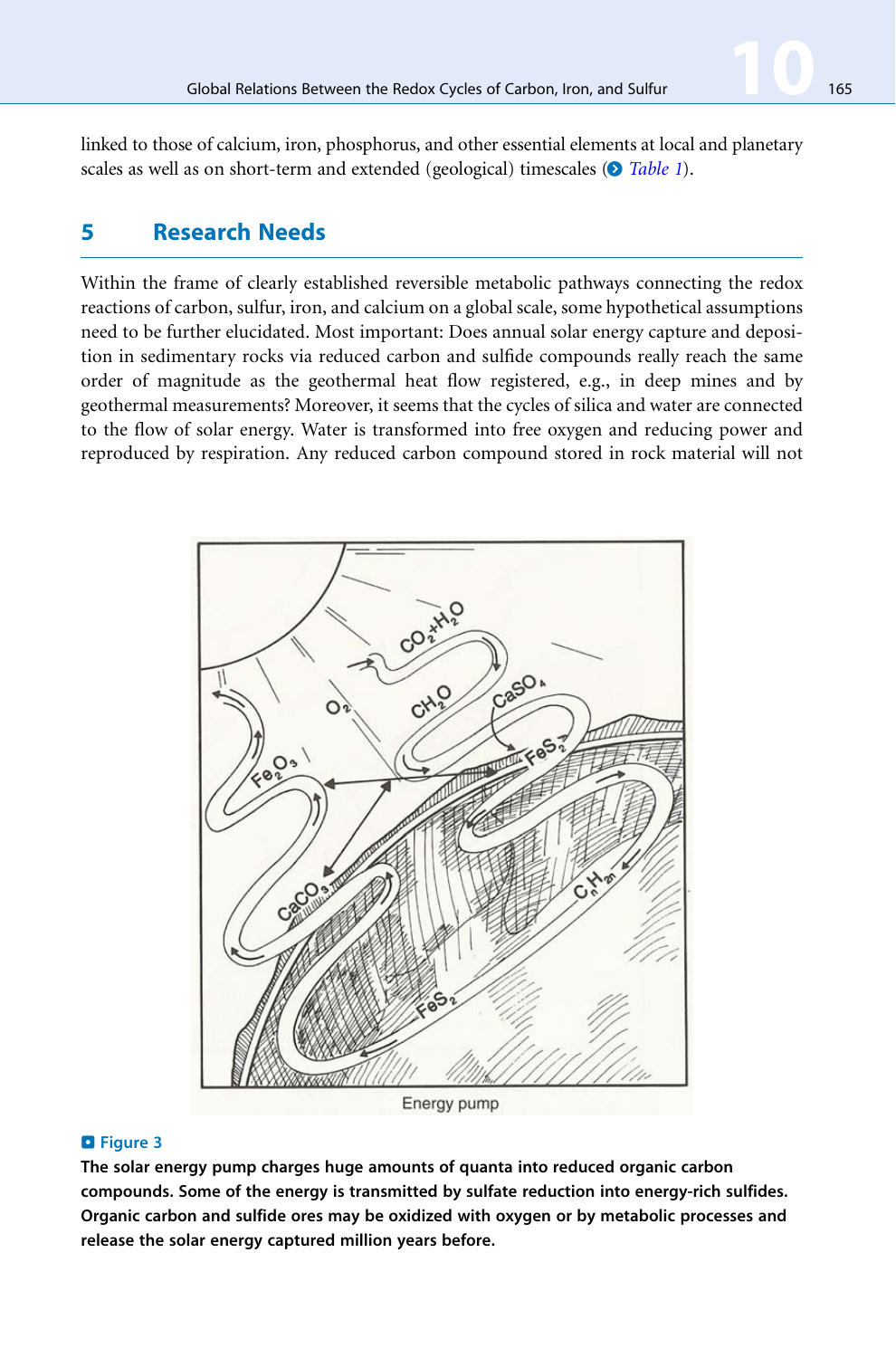immediately recycle into water. The amounts of water cycling through the biota, however, may be negligible. Huge amounts of silica are cycled, and again, the biological input into the silica cycle seems to be negligible. On the other hand, the cycles of silica and water seem to have little connection yet to those of carbon, iron, and sulfur in biogeochemical considerations. The deviations of element distribution considering the universe, the whole Earth, and its crust are considerable. If we compare the whole Earth and its crust, only we see major disparities in the following elements (whole earth/crust in percentage). Iron 35/5; oxygen 30/46; silicon 15/27; magnesium 13/2; sulfur 1.9/0.5; calcium 1.1/3.6; and carbon unknown/ 0.32. Phosphorus and manganese lie in the order of 0.1%. The biologically motivated migration, accumulation, and residence times of all these elements in the Earth's crust are not yet fully analyzed or understood. Seemingly, however, more and more exact data are urgently needed. Long- and short-term consequences of biological cycling of carbon, sulfur, and water are also depicted in a partially humoristic way in  $\bullet$  [Figs. 3](#page-8-0)–[6](#page-11-0). Most of the data indicated in the Handbook of Chemistry and Physics have not been changed since almost 50 years. Most of them have been collected in Institutes of the former Soviet Union Academy



#### **D** Figure 4

The relations between external energy, original internal energy, and variable amounts of solar energy stored in sediments and crustal rocks. The amount of stored solar energy varies in different geological eras and formations.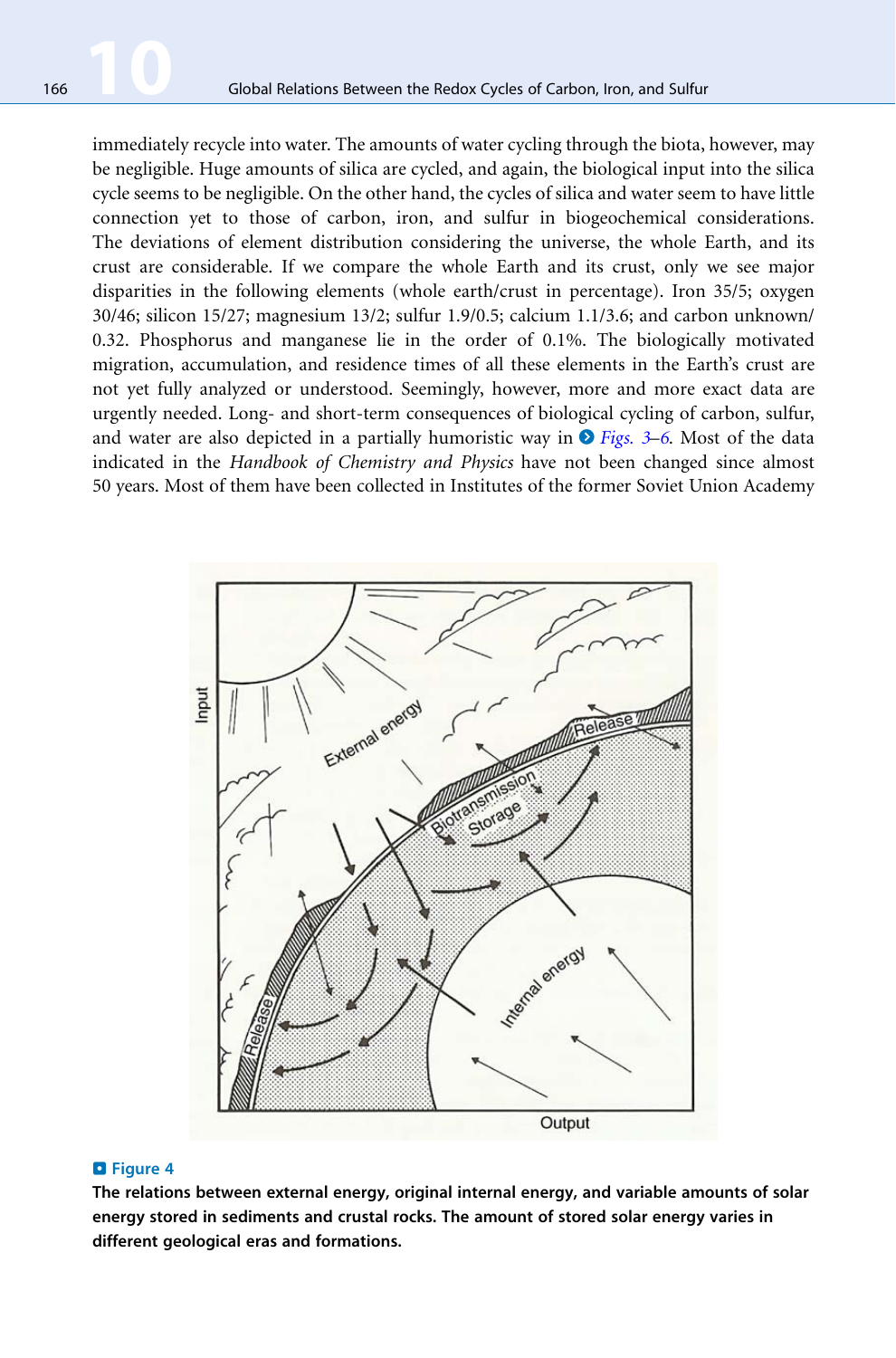

A kind of caricature of behavior of a bioplanet on geological scale. Earth is warming, when methane, oil, coal, and kerogen are oxidized and reduced energy-rich carbon compounds are transferred by metabolic oxidation or burning (fire), into the oxidized forms of carbon dioxide and earth alkali carbonates (see  $\bigcirc$  [Fig. 1\)](#page-2-0). In turn, Earth is cooling, when large amounts of carbon dioxide and calcium carbonate are transformed into reduced energy-rich carbon compounds. The processes seem to be self-regulatory over geological periods of time. The acceleration rate by human activity presently is difficult to assess.

of Science with thousands of mineralogists and geochemists analyzing rocks of different geological periods. We urgently need not only global climate modelers, but also global crustal evolution and dynamic analysts. Fortunately, a new generation of biogeoscientists combining microbiology, geochemistry, and thermodynamics has emerged in the past 30 years since the first Geomicrobiology Chair worldwide was established at Oldenburg University in 1979.

# Acknowledgments

The authors acknowledge support by a Feodor Lynen scholarship of Alexander von Humboldt Foundation to AAG and a symposium grant of DFG to WEK. We further gratefully acknowledge Frances Westall, Orléans (France), and James MacAllister, Amherst, Massachusetts (USA) for cross-reading and valuable suggestions.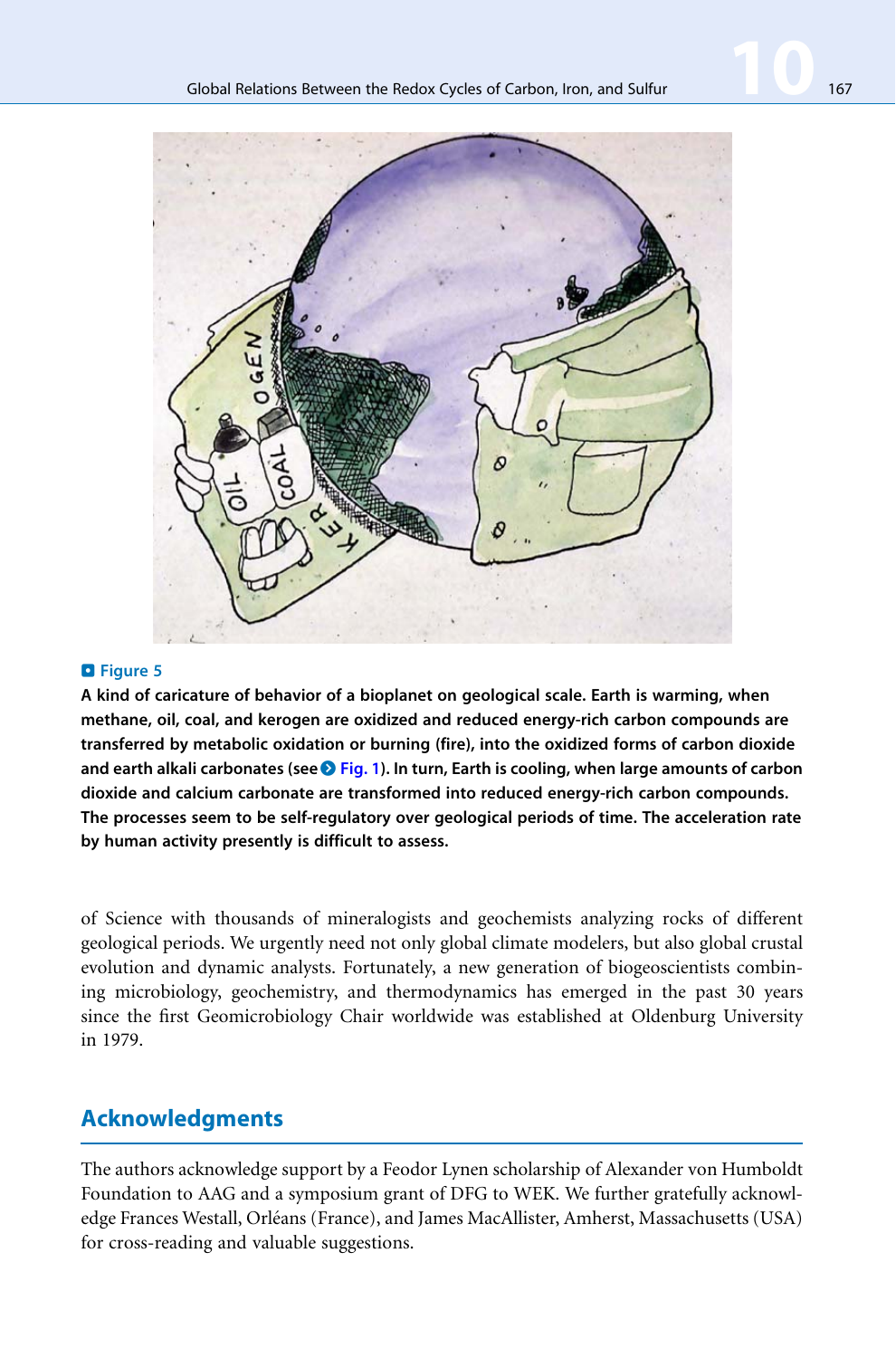<span id="page-11-0"></span>

Fine tuning of biological impacts has been demonstrated by physicists. The rotational speed of Earth increases on a measurable scale by pumping water several tens of metres up into the foliage of trees and forests in (especially northern) spring and summer and decreases in turn, when the foliage is falling down in fall and winter. Although marginal, the effect is measurable and is an excellent example of global geophysiology on a smaller time scale than production and consumption of reduced carbon compounds over geological periods of time.

# **References**

- Anderson DL (1984) The Earth as a planet: paradigms and paradoxes. Science 223: 347–354.
- Anderson DL (2007) New theory of the Earth. Cambridge University Press, 384 p.
- Degens ET (1989) Perspectives on Biogeochemistry. Berlin: Springer, 337 p.
- Falkowski PG, Fenchel T, Delong EF (2008) The microbial engines that drive earth's biogeochemical cycles. Science 243: 1034–1039.
- Friedman GM, Krumbein WE (1985) Hypersaline ecosystems. The Gavish Sabkha. Berlin: Springer, 484 p.